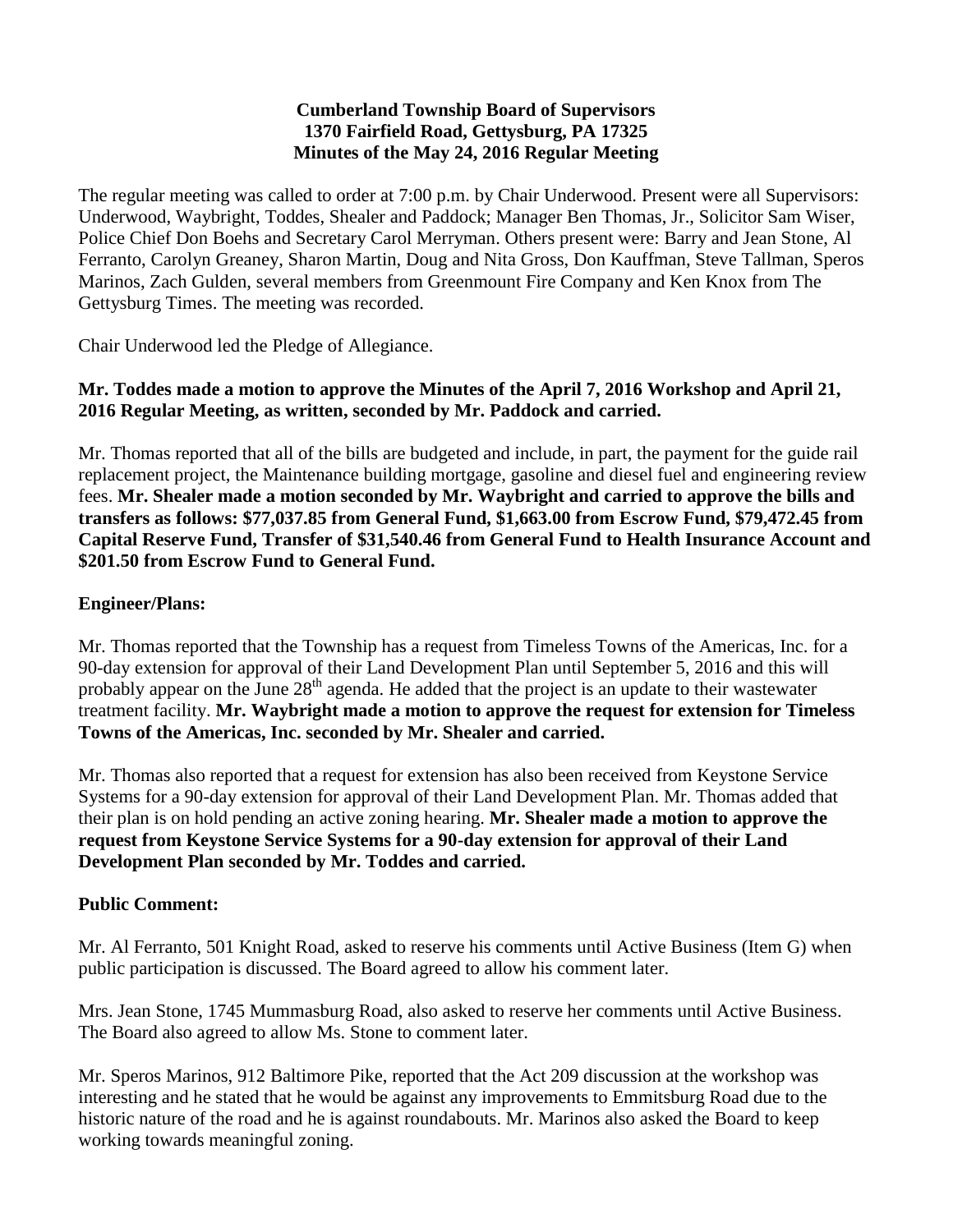## **Police Report:**

Police Chief Don Boehs presented a written and oral report of police activities for the month of April including; 430 complaints, 144 traffic stops, 80 combined arrests, 5 traffic accidents, 16 targeted enforcements and 11,272 patrol miles. He added that they assisted other agencies 11 times and they were assisted three times. Chief Boehs also reported that they have had 640 Oak Lawn Cemetery complaints and 149 walk-in complaints.

## **Active Business:**

Mr. Thomas reported that the Township has a request from The Complex Group for a reduction in the liability insurance requirement for their Gettysburg Memorial Day Cup Soccer Tournament special event permit from \$5 million to \$2 million. Chair Underwood made the Board aware that Gettysburg Fire Department will not provide ambulance service for the event. **Mr. Waybright made a motion to grant the reduction in required insurance from \$5 million to \$2 million seconded by Mr. Paddock and carried.**

Mr. Thomas also reported that the Township has a request from Gettysburg Bike Week, Inc. to reduce the liability insurance requirement for their special event permit from \$5 million to \$2 million. **Mr. Paddock made a motion to approve the Gettybsurg Bike Week, Inc. request to reduce the required insurance from \$5 million to \$2 million seconded by Mr. Shealer and carried.**

Mr. Thomas reported that Solicitor Wiser has revised the Special Event Ordinance addressing the insurance requirement. Solicitor Wiser explained how a sliding scale is used in the revised ordinance to determine the amount of insurance required and other revisions that were made to improve the ordinance. The revised ordinance will be provided for the Board's review and then it will be advertised, as required.

Mr. Thomas reported that the Township has received a Fire /EMS Tax Distribution – Reimbursement Report from Greenmount Fire Department, in the amount of \$56,693.73. The Board asked some questions about the expenses (all of the expenses for 2015) and confirmed that they have submitted the required reports. Mr. Thomas recommended that the Board calculate the services that are provided by all of the entities and also look at how Greenmount has been funded historically. He added that Greenmount responded to 30 calls in Cumberland Township in 2015 that is about 29% of their total calls, and historically the maximum funding to them has been \$7,500.00 per year. **Mr. Waybright made a motion to table Greenmount Fire Department's request until later (July 26 meeting) when information has been received from all three fire companies seconded by Mr. Paddock and carried.**

Mr. Thomas responded to Mrs. Stone's question from a previous meeting regarding a deficit being shown on the 2015 audit report that appeared in the Legal Notices in the Gettysburg Times as required by law. Mr. Thomas explained that the General Fund (where most of the revenues and expenditures occur) ended with a year-end surplus of \$7,876.00. He added that there were three other funds, State Highway Aid Fund, Park and Rec Fund and Capital Reserve Fund that were utilized and had negative year-end balances of \$145,072.00, as budgeted. The difference between the surplus in the General Fund and negative balances in the other funds making the deficit of \$137,196.00 that was shown in the legal notice. He explained that the "restricted funds" are allowed to build up and begin with a surplus or fund balance, but the money that was saved up in prior years for projects was spent in 2015 which collectively made the financial statement show a deficit. Mrs. Stone then asked why the 2015 Budget showed a surplus in the General Fund of \$135,000.00 and ended with a surplus of only \$7,876.00 and feels the figure should have been much closer. Mr. Thomas stated that the Township had a  $27<sup>th</sup>$  pay period and paid extra on the principal of the mortgage for the Maintenance Building, but he would have to research the rest of the difference.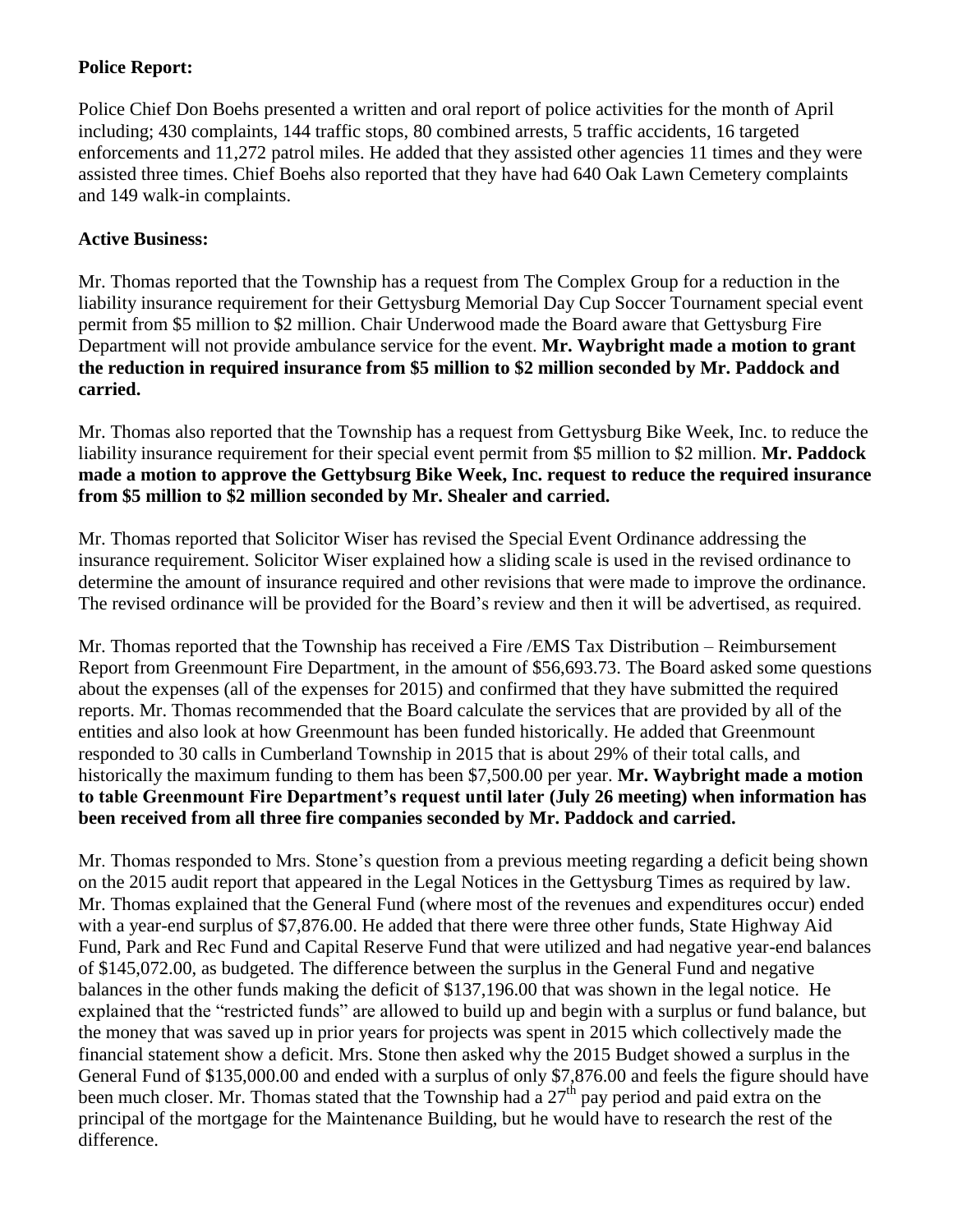Mr. Thomas reported that, at a prior meeting, the Board decided to discuss the "Rules and Regulations of Cumberland Township, Adams County, Pennsylvania regarding conduct at public meetings that was passed in 2010. Mr. Paddock stated that the Board can choose what to allow at their public meetings and he feels that there should be a "public comment" period at the end of the meeting and also allow reasonable questions to be asked during the meeting. He added that he was not recommending that the rules be changed. Mr. Toddes feels that the Board does allow the residents to speak and Mr. Shealer stated that the rules do allow people to speak at the discretion of the Board Chair. Mr. Waybright agreed that the rules were adopted in case things get out of control, but he agrees with the other Supervisors that residents should be allowed to speak within reason. Mr. Wiser added that the regulations do have to be applied in an objective manner and the workload of the meeting may have to dictate the amount of time spent on taking public comment.

Mr. Al Ferranto, 501 Knight Road, stated that he feels that the meetings have been going better since he presented Mr. Hale's article from the Gettysburg Times on public participation at the meetings. He added that he feels that the residents who attend the meetings regularly may have questions about what the Board is discussing and also may have things to contribute. He also asked for a "public comment" period at the end of the meeting.

Mrs. Jean Stone, 1745 Mummasburg Road, pointed out that there are grammatical errors in the Rules and Regulations and asked that the documents be checked more carefully so people do not have trouble understanding what they are reading.

Mr. Thomas reported that he was able to get a comparable waste hauling rate from South Middleton Township (similar in size to Cumberland) and their quarterly rate under a new contract is \$43.23 and the Township's current rate is \$34.32. He added that South Middleton's hauler is Advanced Disposal. Mr. Thomas recommended that the Township's current contract with Advanced Disposal be extended for one more year at the current rate of \$34.32 per quarter. **Mr. Toddes made a motion to extend the current contract with Advanced Disposal for one more year seconded by Mr. Paddock and carried.**

Mr. Thomas also asked for approval to get a quote for professional services to perform the annual audit for 2016 from Smith, Elliott, Kearns and Company. He reported that the Township was in a three-year contract with Smith, Elliott, Kearns and Company which they completed this year. He added that this firm's bids were considerably lower than the other bids received in 2012 and one of the bidders in 2012 no longer does municipal audits. **Mr. Paddock made a motion to approve obtaining a quote from Smith, Elliott, Kearns and Company for 2016 auditing services seconded by Mr. Shealer and carried.**

Mr. Thomas reported that he and some citizens attended the PennDOT Open House regarding the replacement of the bridge east of the Township Building on Fairfield Road in 2018. He reported that the plans are here if anyone wants to look at them and one lane of the bridge will remain open with traffic signals.

Mr. Thomas also reported that the Township has received an application for the Estate of Stanley and Louise Hull (now deceased) property, located at 491 Sachs Road, for inclusion in the Township Agricultural Security Area (ASA). The Hull property, parcel number (G15-0045), consists of 60.49 acres and is zoned A/R. Mr. Thomas added that the ASA procedures will be fairly expensive to the Township and the Township cannot charge for the application. **Mr. Waybright made a motion to acknowledge receipt of the ASA application for the Hull property seconded by Mr. Toddes and carried.**

**Solicitor –** Solicitor Wiser presented a revised draft ordinance repealing Chapter 10, Part 1 of the Township Code regarding "the cutting of grass, weeds, and other vegetation." Solicitor Wiser explained that the current ordinance only applies to residential uses where houses are within 300 feet of each other.